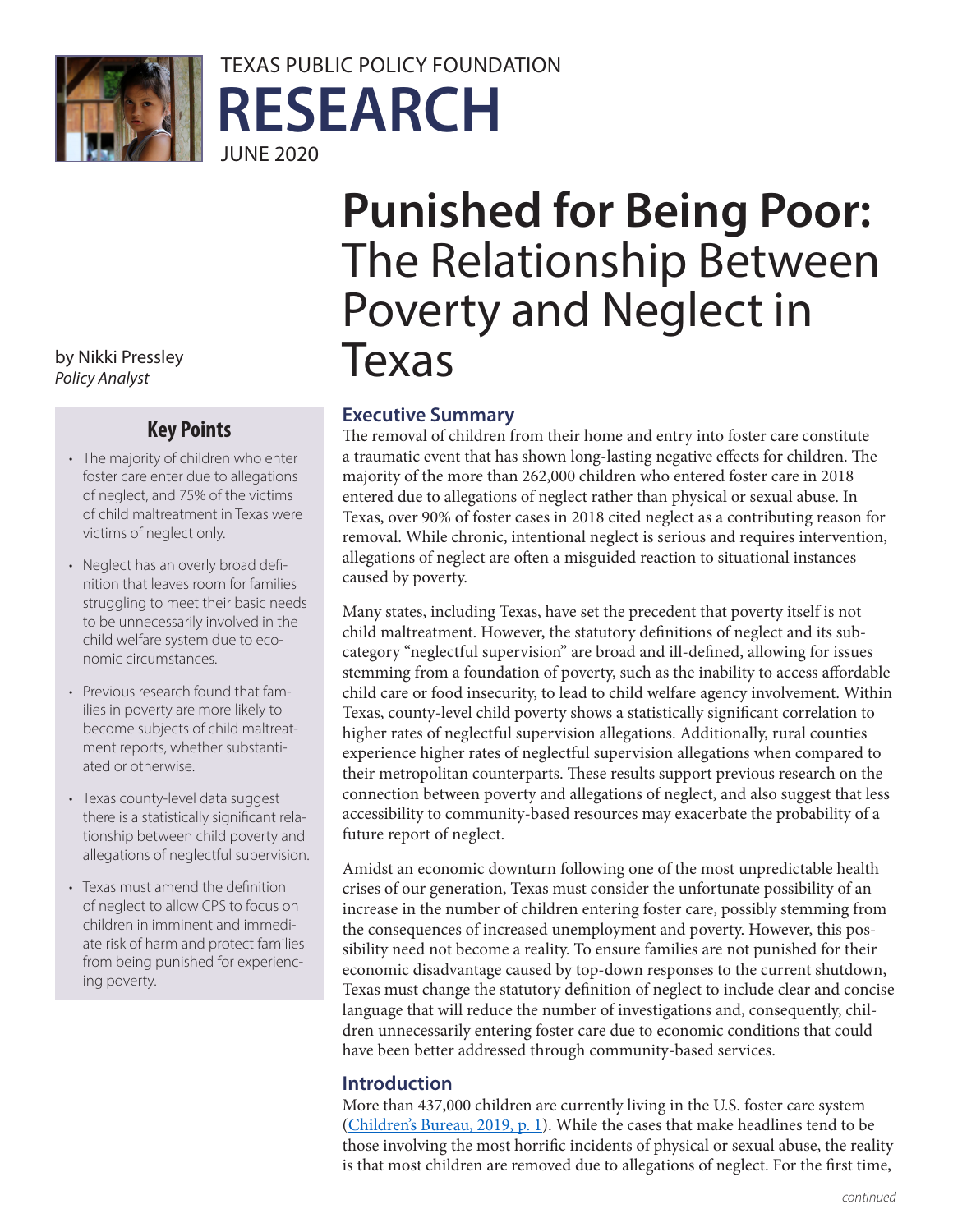in 2020, the Children's Bureau published data including the unique counts of child victims of neglect *only*. This report found that over 60% of all child maltreatment cases in the United States and 75% of cases in Texas are for neglect only. ([Children's Bureau, 2020, p. 41\)](https://www.acf.hhs.gov/sites/default/files/cb/cm2018.pdf). In fact, 62% of entries into foster care during FY2018 cited neglect as a reason for the removal ([Children's Bureau, 2019, p. 2](https://www.acf.hhs.gov/sites/default/files/cb/afcarsreport26.pdf)). By way of comparison, physical abuse accounts for roughly 10% of all maltreatment cases and is a contributing factor in 13% of entries into foster care [\(Children's Bureau, 2020, p. 41](https://www.acf.hhs.gov/sites/default/files/cb/cm2018.pdf); [Children's Bureau, 2019, p. 2\)](https://www.acf.hhs.gov/sites/default/files/cb/afcarsreport26.pdf).

Instances of neglect can be serious and require intervention to protect children from imminent harm. However, many allegations are rooted in the misidentification of poverty as neglect [\(Milner & Kelly, 2020\)](https://chronicleofsocialchange.org/child-welfare-2/time-for-child-welfare-system-to-stop-confusing-poverty-with-neglect/40222). The tendency to confuse poverty with neglect is bolstered by vague or overly broad legal definitions of neglect that can sweep families who are

be unsubstantiated reports (Texas Department of Family [and Protective Services, 2019, p. 95;](https://www.dfps.state.tx.us/About_DFPS/Budget_and_Finance/Operating_Budgets/FY20-Operating_Budget.pdf) [Texas Department](https://www.dfps.state.tx.us/About_DFPS/Data_Book/Child_Protective_Investigations/Investigations/Types_of_Abuse.asp)  [of Family and Protective Services, n.d.-a\)](https://www.dfps.state.tx.us/About_DFPS/Data_Book/Child_Protective_Investigations/Investigations/Types_of_Abuse.asp). While the state continues to spend millions on investigating families, child welfare research has found that families experiencing economic hardship are more vulnerable to system involvement, specifically experiencing higher rates of neglect.

The most recent *National Incidence Study of Child Abuse and Neglect (NIS-4)* found that children of low socioeconomic status experienced higher rates of all types of maltreatment and were 7 times as likely to have been found to be victims of neglect ([Sedlak et al., 2010, p. 12\)](https://www.acf.hhs.gov/sites/default/files/opre/nis4_report_congress_full_pdf_jan2010.pdf). Additionally, one study found that an association between reports of neglect and poverty indicators, such as employment levels and perceived material hardship, existed even after controlling for other characteristics such as parenting style and stress levels (Slack et al., 2004, p. 405). This finding suggests

struggling to meet their basic needs into the child welfare system. Millions of Americans have found themselves suddenly out of work as a result of the economic downturn following the onset of the COVID-19 pandemic, with the national unemployment rate surging to its highest point in recorded history in April 2020. While some

While cases that make headlines tend to involve the most horrific incidents of abuse, the reality is that most children are removed due to allegations of neglect.

that, for many families, allegations of neglect result from the various disadvantages that accompany being poor rather than from an intentional act or failure on the part of the parent. Such allegations could be better addressed with alternative intervention strategies outside of the child welfare system. Rather than adding an additional burden to a family, such as a manda-

projections show that the unemployment rate has begun to and will continue to decline, it will still likely be at the end of 2021 far above where it was in February 2020 ([Congres](https://www.cbo.gov/publication/56368)[sional Budget Office, 2020\)](https://www.cbo.gov/publication/56368). Due to this economic insecurity, there is a possibility for an increase in the number of allegations of neglect and, consequently, the number of children entering foster care. States should thoughtfully reflect and examine the extent to which their child welfare policies contribute to the problem of conflating poverty with neglect and work to address it by developing more precise, narrowly tailored definitions.

#### **The Connection Between Poverty and Neglect**

In addition to the trauma of a removal, the investigation that occurs prior creates an additional stressor for the family and is accompanied by a large fiscal note for the state. In FY2019, the Texas Department of Family and Protective Services spent over \$284 million for its investigative unit, and although investigations are informed by Statewide Intake—the agency unit responsible for screening reports of maltreatment prior to the onset of investigation—almost 80% of these investigations were found to

tory parenting class, or inducing unneeded trauma through removal, interventions for this demographic should focus on connecting families to community-based services that aid in providing for unmet needs, strengthening stability, and promoting independence.

Although neglect can result from a multitude of other factors that co-occur with poverty, like parental substance use or mental health issues, it is important to remember that each family's situation is unique, and such factors may themselves be symptomatic of other underlying stressors ([Dubowitz et al., 2011](https://www.sciencedirect.com/science/article/abs/pii/S0145213411000135); [Vericker et al., 2010\)](https://www.urban.org/sites/default/files/publication/29086/412199-Infants-of-Depressed-Mothers-Living-in-Poverty-Opportunities-to-Identify-and-Serve.PDF). Additionally, as many cases cite neglect and substance abuse simultaneously as reason for removal, these co-occurring risk factors may not always rise to a level that warrants removal of a child [\(Casey Family Programs, 2013, p. 12](https://www.in.gov/children/files/Practice_Digest_Substance_Use_11_13.pdf); [Huntzinger,](https://files.texaspolicy.com/uploads/2020/03/04121631/Huntzinger-Parental-Substance-Abuse.pdf?utm_source=hs_email&utm_medium=email&utm_content=84327761&_hsenc=p2ANqtz-8AlivqTprNkpzZXewHjQ8a21JwkRwSrGYCieYX3_xnnSmGUklXitHwUsVnYJhbgJAA9HPSvC0mPv-JLQUqquHMr6JgNQ&_hsmi=84327761)  [2020](https://files.texaspolicy.com/uploads/2020/03/04121631/Huntzinger-Parental-Substance-Abuse.pdf?utm_source=hs_email&utm_medium=email&utm_content=84327761&_hsenc=p2ANqtz-8AlivqTprNkpzZXewHjQ8a21JwkRwSrGYCieYX3_xnnSmGUklXitHwUsVnYJhbgJAA9HPSvC0mPv-JLQUqquHMr6JgNQ&_hsmi=84327761); [Radel et al., 2018](https://aspe.hhs.gov/system/files/pdf/258836/SubstanceUseChildWelfareOverview.pdf)). It is critical, then, that child welfare agencies take a holistic approach to their investigations and responses to allegations of neglect that is focused on identifying root causes and prioritizing restoration of the family.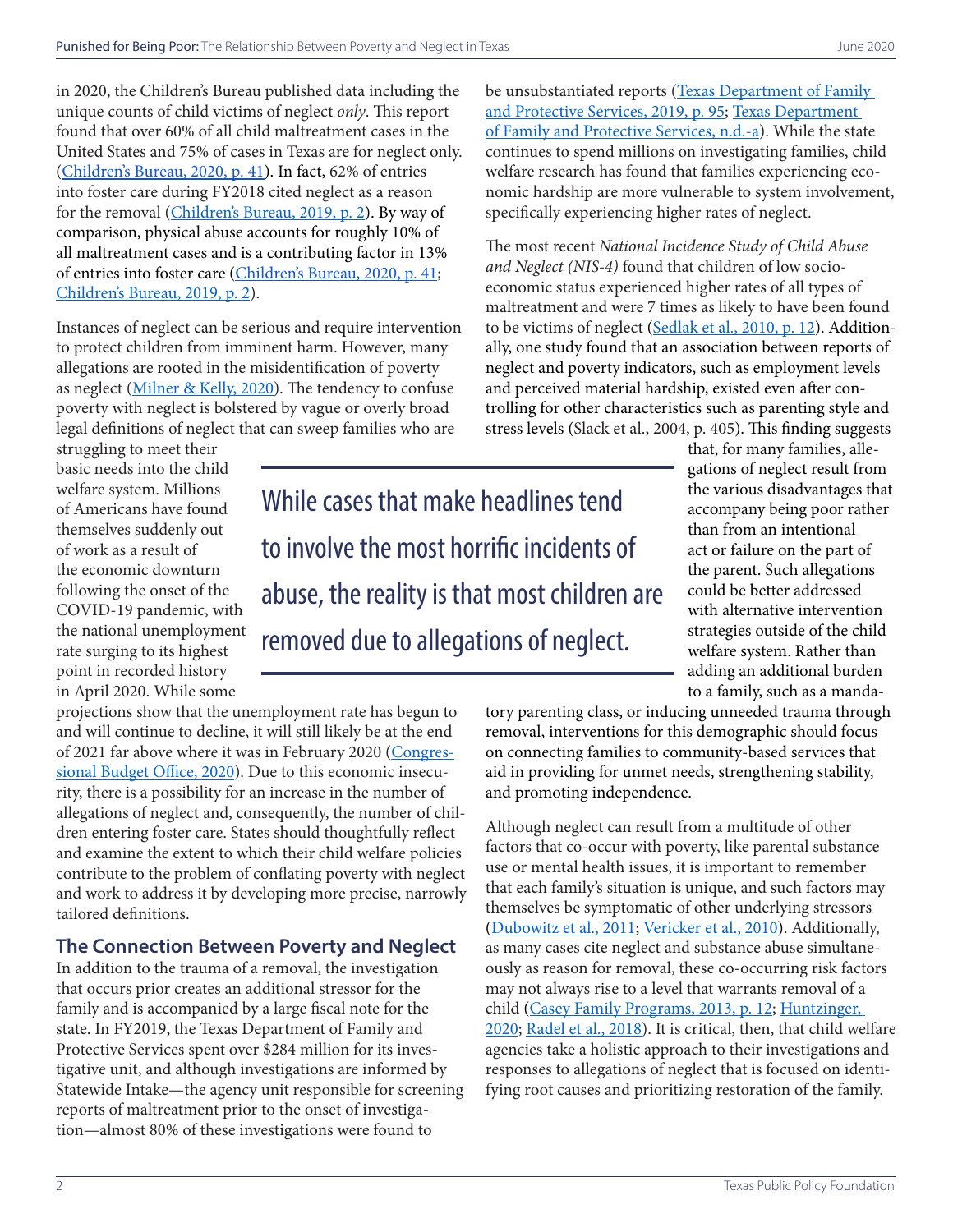Previous research has consistently found a *correlation* between families in poverty and child welfare agency involvement. However, this does not automatically presume a *causal* effect—and a child experiencing poverty as an independent condition does not equate to child neglect. As these families are more likely to be coming into contact with government agencies and be more reliant upon various social services, they have an increased vulnerability to becoming the subject of an investigation of maltreatment by mandated reporters—even if they are coming into contact with these entities as an attempt to receive support or rehabilitate (Fong, 2017). It is vital that poverty, mental health issues, and parental substance use or abuse are not mistaken as maltreatment themselves but rather properly understood as circumstances and behaviors that often accompany poverty and place families at a greater risk for a maltreatment *allegation* and subsequent child welfare agency involvement, which can be better addressed through supportive community-based services rather than government intervention.

#### **A Closer Look at Poverty and Neglect in Texas**

Texas parallels similar trends found in research on the higher rate of neglect allegations and victims when compared to other types of child maltreatment, such as physical and sexual abuse.

In FY2018, 47,592 Texas children were confirmed to be victims of neglect *only*, encompassing over 75% of the total child victims, coming in at over 14 percentage points higher than the national average (Children's Bureau, 2020, [p. 41](https://www.acf.hhs.gov/sites/default/files/cb/cm2018.pdf)). Furthermore, 92.5% of children in care had neglect as a removal reason—30 percentage points higher than the national rate (National Data Archive on Child Abuse and Neglect, personal communication, January 2020; [Children's](https://www.acf.hhs.gov/sites/default/files/cb/afcarsreport26.pdf)  [Bureau, 2019, p. 2](https://www.acf.hhs.gov/sites/default/files/cb/afcarsreport26.pdf)).

Due to the ambiguous nature of the definition of neglect in Texas, the subcategories of neglectful supervision, physical neglect, and medical neglect, were created as an attempt to add clarification to allegations surrounding neglect ([Tx. Fam. Code Sec. 261.001\(4\)\(A\)\(ii\)\(c\)](https://statutes.capitol.texas.gov/Docs/FA/htm/FA.261.htm); [Tex. Admin.](https://texreg.sos.state.tx.us/public/readtac$ext.TacPage?sl=R&app=9&p_dir=&p_rloc=&p_tloc=&p_ploc=&pg=1&p_tac=&ti=40&pt=19&ch=700&rl=465)  [Code Sec 70.465](https://texreg.sos.state.tx.us/public/readtac$ext.TacPage?sl=R&app=9&p_dir=&p_rloc=&p_tloc=&p_ploc=&pg=1&p_tac=&ti=40&pt=19&ch=700&rl=465)). In essence, this means a family is not investigated for "neglect," but rather grouped into one of these three categories depending upon the circumstances of the case. This can be confusing when using both federal and state-specific data, as federal data disregards subcategories and is aggregated to form the larger definition of "neglect," while Texas-specific data separates them out by type.

75% of all victims in Texas are for neglect only*.*

Neglectful supervision is significantly most common, leading to questions surrounding the subjectivity and interpretation of its definition. Upon analyzing all allegations with or without subsequent removals, while 12.3% and 13.1% of physical and sexual abuse allegations, respectively, were later deemed substantiated, 32.9% of neglectful supervision allegations were later found confirmed—*more than doubling* the ratio of confirmed cases out of allegations for both physical and sexual abuse [\(Texas Department of Family and](https://www.dfps.state.tx.us/About_DFPS/Data_Book/Child_Protective_Investigations/Investigations/Types_of_Abuse.asp)  [Protective Services, n.d.-a](https://www.dfps.state.tx.us/About_DFPS/Data_Book/Child_Protective_Investigations/Investigations/Types_of_Abuse.asp)). The atypical ratio of confirmed cases of neglect out of total allegations as compared with other types of maltreatment is a cause for concern. Logically, there would be a larger proportion of substantiated allegations of physical or sexual abuse due to the definitions of and cultural norms surrounding this type of maltreatment in the United States. However, as poverty is often misinterpreted as neglect, this, in turn, could be creating this influx of allegations. These misinterpretations, combined with loose and nuanced definitions of neglect, could be leading investigators to become more likely to identify an

> allegation as substantiated when, in fact, it may be largely stemming from poverty rather than intentional acts.

Given the state's diversity in terms of both geography and population, it is useful to investigate the current relationship between

poverty and neglect from a county-level perspective. To do so, I conducted two regression analyses—each of which concluded in statistically significant correlations.

As Texas separates neglect into three subcategories physical neglect, medical neglect, and neglectful supervision—I chose to analyze allegations of neglectful supervision, as it is the most common form of neglect and the most likely to be a misinterpretation of poverty. The first analysis compared the neglectful supervision allegations of 50 Texas counties—the 25 counties with the highest rate of neglectful supervision allegations and the 25 counties with the lowest rate—and their subsequent rate of child poverty. The analysis indicated a statistically significant, moderate linear relationship between the number of neglectful supervision allegations and their subsequent level of child poverty (*R* = 0.63) (*p-value* = 1.07E-06) (United States Census Bureau, n.d.; [Texas Department of Family and Protective Services,](https://www.dfps.state.tx.us/About_DFPS/Data_Book/Child_Protective_Investigations/Investigations/Types_of_Abuse.asp)  [n.d.-a\)](https://www.dfps.state.tx.us/About_DFPS/Data_Book/Child_Protective_Investigations/Investigations/Types_of_Abuse.asp). These results illustrate that the theoretical connection between allegations of neglect and poverty is occurring not only nationally, but also at a local level in Texas counties.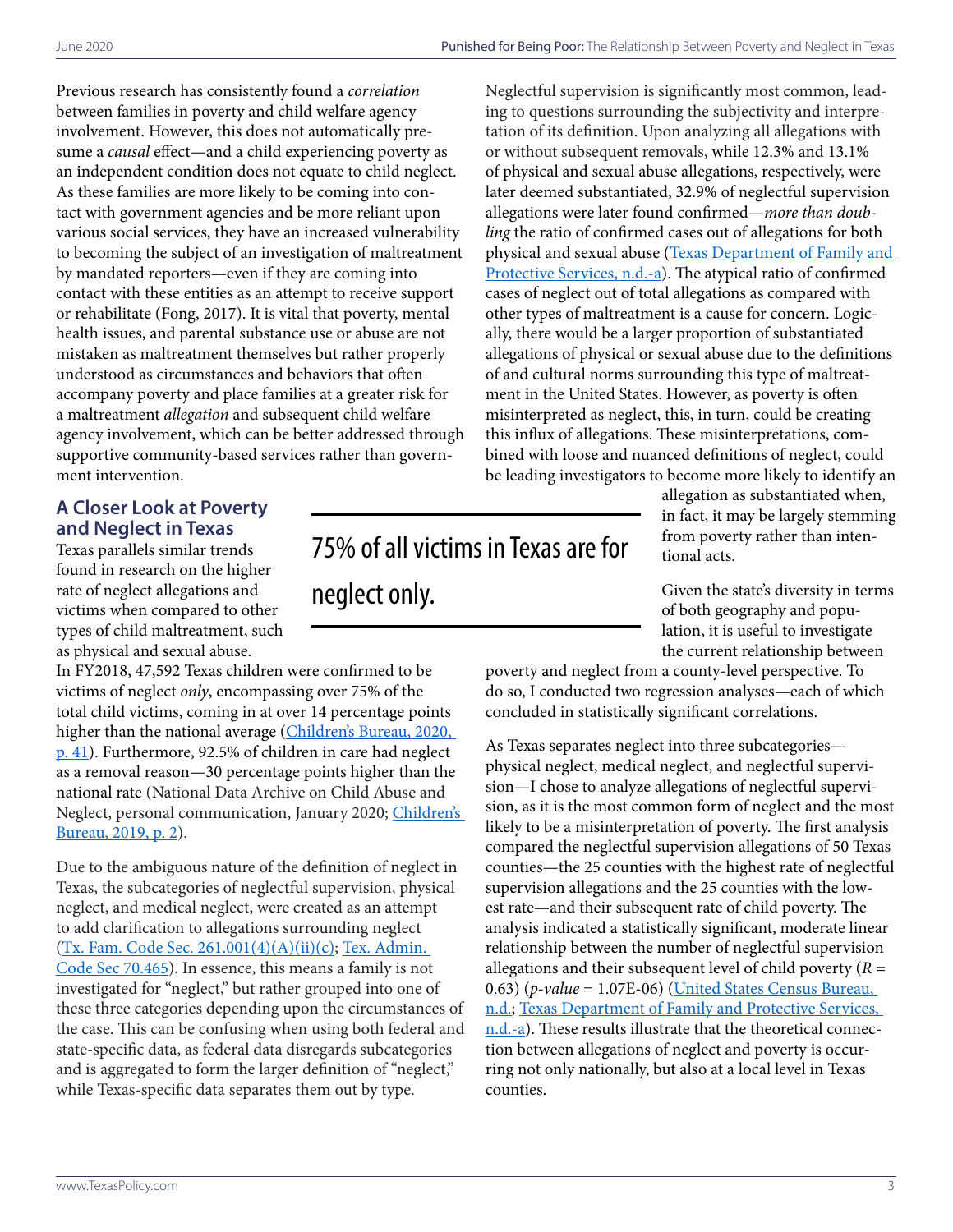The second analysis compared the child poverty levels of 50 Texas counties—the 25 counties with the highest levels of child poverty and the 25 counties with the lowest levels—and their subsequent rate of neglectful supervision allegations. This analysis also indicated a statistically significant, moderate linear relationship between county-level child poverty and their subsequent rate of neglectful supervision allegations  $(R = 0.58)$  (*p*-value = 9.71E-06) [\(United](https://imis.county.org/iMIS/CountyInformationProgram/QueriesCIP.aspx?QueryMenuSelectedKeyctl01_TemplateBody_WebPartManager1_gwpciNewQueryMenuCommon_ciNewQueryMenuCommon=944eeb43-ff87-4dc8-bfc2-47d242e9f455) States Census Bureau, n.d.; [Texas Department](https://www.dfps.state.tx.us/About_DFPS/Data_Book/Child_Protective_Investigations/Investigations/Types_of_Abuse.asp)  [of Family and Protective Services,](https://www.dfps.state.tx.us/About_DFPS/Data_Book/Child_Protective_Investigations/Investigations/Types_of_Abuse.asp)  [n.d.-a\)](https://www.dfps.state.tx.us/About_DFPS/Data_Book/Child_Protective_Investigations/Investigations/Types_of_Abuse.asp). This provides further support to the argument that poverty is playing a contributing role in child welfare investigations within Texas.

Through my analysis, I found that as the sample size becomes smaller and the county levels of child poverty deviate farther from the average, the correlation strengthens slightly. For the 20 counties with the highest and lowest levels of child poverty, the correlation was

still moderate but rose slightly  $(R = 0.60)$  (*p-value* = 0.005). As the sample size becomes larger, and more counties with child poverty levels that are closer to the norm are included, the correlation becomes weaker. This could imply that there are other variables affecting these counties, such as accessibility of resources, cost of living, or perhaps less tangible components of social capital, such as relationship quality, community involvement, or the perceived level of trust in one's community, although further research is needed to identify these specific variables.

#### *Rural vs. Metropolitan Counties*

In addition to variation between allegations based on the relative wealth of counties, differences in allegations of neglectful supervision in rural and metropolitan counties also exist. Families living in poverty look different in rural versus metropolitan areas. Families in rural counties face additional barriers to obtaining services that may help them escape or cope with the effects of poverty, such as needing to travel farther to access resources and more limited employment or resource options. Taking a closer look at Texas counties is essential to further understand how rural counties may be experiencing the effects of poverty differently than their metropolitan counterparts.

#### **Figure 1**

*Comparing Neglectful Supervision in Texas Rural and Urban Counties with the Highest Rates of Child Poverty*



*Note:* From *Small Area Income and Poverty Estimates (SAIPE)*, by United States Census Bureau, n.d. [\(https://](https://rb.gy/eow1iv) [rb.gy/eow1iv](https://rb.gy/eow1iv)); *CPI Completed Investigations: Alleged & Confirmed Types of Abuse*, by Texas Department of Family and Protective Services, n.d. ([https://www.dfps.state.tx.us/About\\_DFPS/Data\\_Book/Child\\_Protec](https://www.dfps.state.tx.us/About_DFPS/Data_Book/Child_Protective_Investigations/Investigations/Types_of_Abuse.asp)[tive\\_Investigations/Investigations/Types\\_of\\_Abuse.asp](https://www.dfps.state.tx.us/About_DFPS/Data_Book/Child_Protective_Investigations/Investigations/Types_of_Abuse.asp)); *Texas County Designations,* by Office of Rural Affairs, 2012 (<https://www.texasagriculture.gov/Portals/0/forms/ER/Rural-Metro%20Counties.pdf>).

> Upon analyzing 30 Texas metropolitan and rural counties with the highest child poverty, a clear variance was found that is analogous to the hypothesized effects. Rural counties had higher rates of allegations of neglectful supervision per 1,000 of the child population (*38.67 > 34.91*), higher rates of confirmed cases of neglectful supervision per 1,000 of the child population (*12.14 > 10.97*), and a slightly higher rate of confirmed cases of neglectful supervision out of total allegations (*31.9% > 30.9%*) ([United](https://imis.county.org/iMIS/CountyInformationProgram/QueriesCIP.aspx?QueryMenuSelectedKeyctl01_TemplateBody_WebPartManager1_gwpciNewQueryMenuCommon_ciNewQueryMenuCommon=944eeb43-ff87-4dc8-bfc2-47d242e9f455) States Census Bureau, n.d.; [Texas Department of Family and Protective Services,](https://www.dfps.state.tx.us/About_DFPS/Data_Book/Child_Protective_Investigations/Investigations/Types_of_Abuse.asp)  [n.d.-a;](https://www.dfps.state.tx.us/About_DFPS/Data_Book/Child_Protective_Investigations/Investigations/Types_of_Abuse.asp) [Office of Rural Affairs, 2012\)](https://www.texasagriculture.gov/Portals/0/forms/ER/Rural-Metro%20Counties.pdf). Additionally, the average rate of child poverty in rural counties was significantly higher than in metropolitan counties, at 40.8% and 30.1%, respectively.

These outcomes indicate that Texas parents and children in rural counties feel the child welfare agency associated effects of poverty at higher rates than their metropolitan counterparts.

#### **State Response to Poverty and Neglect**

A large majority of states acknowledge that poverty itself does not equal neglect and have responded by introducing poverty exemptions into their statutory definitions. While some states have taken a more aggressive approach, outright exempting allegations of neglect where poverty is a factor,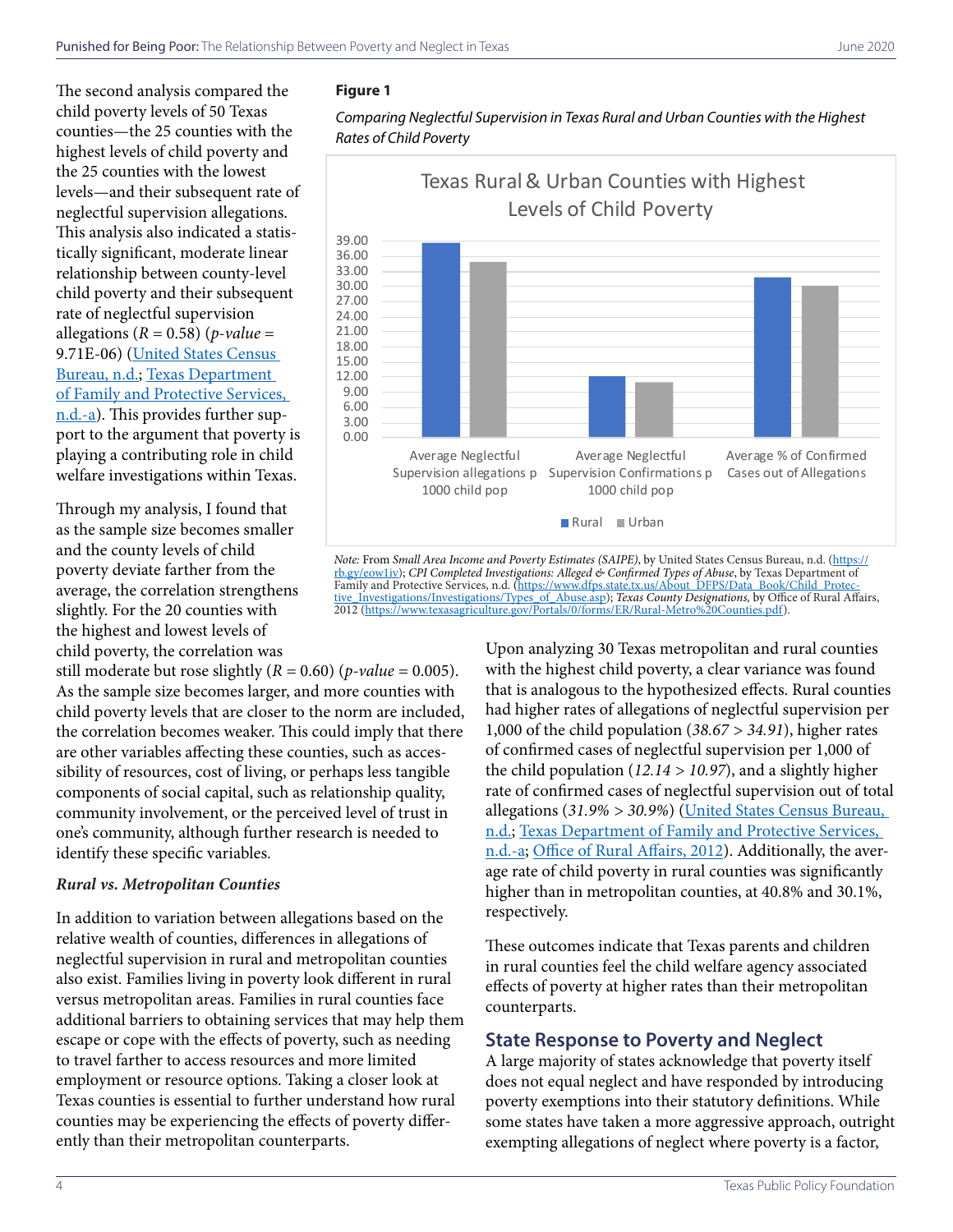other states have pursued more gentle language, focusing on environmental and financial factors. Additionally, several states have explicitly stated that parental rights may not be terminated on grounds of poverty alone  $(Dale, 2014)$ .

Courts have consistently supported the notion that experiencing poverty is not a reason for termination of the parent-child relationship. In *In re G.S.R.* ([2008\)](https://casetext.com/case/in-re-gsr), the California Court of Appeals found a father's parental rights wrongfully terminated as the trial court had failed to find the father unfit but rather terminated his rights due to his inability to find stable housing as an effect of poverty. The court reversed the termination and also commented on the "absurdity" surrounding the agency's desire to terminate the father's rights on the basis of financial inadequacy, while being willing and able to indefinitely finance the children's placement in foster care or subsidize future adoptive payments (*[In re G.S.R.,](https://casetext.com/case/in-re-gsr)* 2008).

Arkansas and West Virginia may be corroborating examples that show that having a more linguistically precise definition of neglect may decrease the number of allegations of "neglect only." Despite ranking 48th for child poverty in the United States, Arkansas has almost half the percentage of confirmed cases of "neglect only" than the national average [\(Center for American Progress, n.d.-a](https://talkpoverty.org/state-year-report/arkansas-2019-report/); [Children's](https://www.acf.hhs.gov/sites/default/files/cb/cm2018.pdf)  [Bureau, 2020, p. 41](https://www.acf.hhs.gov/sites/default/files/cb/cm2018.pdf)). The Arkansas statutory definition of neglect explicitly states that neglect is not substantiated if it is "caused primarily by the financial inability of the person legally responsible and no services of relief have been offered" ( $Ark$ . Code 12-18-103(13)(A)(ii)). Additionally, despite ranking 47th in the nation for child poverty, West Virginia had only 18.6% of confirmed cases of "neglect only"—less than a third of the national average ([Center for](https://talkpoverty.org/state-year-report/west-virginia-2019-report/)  [American Progress, n.d.-b;](https://talkpoverty.org/state-year-report/west-virginia-2019-report/) [Children's Bureau, 2020, p. 41\)](https://www.acf.hhs.gov/sites/default/files/cb/cm2018.pdf). West Virginia has also explicitly stated in statute that a child is not a victim of neglect if the neglect is due "primarily to a lack of financial means…" to cause "a present refusal, failure or inability" of the caregiver (West Virginia Code Sec.  $49.1.3(i)(1)(A)).$  $49.1.3(i)(1)(A)).$ 

#### *Defining Neglect in Texas*

Over the past 10 years, the number of investigations into and confirmed allegations of neglectful supervision have been higher than the number of combined physical and sexual abuse investigations and confirmations. Today, over half of all CPS investigations are for allegations of neglectful supervision (Texas Department of Family and Protective [Services, n.d.-a](https://www.dfps.state.tx.us/About_DFPS/Data_Book/Child_Protective_Investigations/Investigations/Types_of_Abuse.asp)). Additionally, in FY2018, *92.5%* of the children placed in Texas foster care had an allegation of

some form of neglect as a reason for removal, 63.4% had drug abuse as a removal reason, and 14.6% had inadequate housing as a reason for removal (National Data Archive on Child Abuse and Neglect, personal communication, January 2020). As previously discussed, while there are undoubtedly many factors at play in the significant rise in neglect cases, an overly broad and flexible definition of neglect contributes to this phenomenon by increasing the likelihood that conditions of poverty will be confused with neglect.

#### **Table 1**

*Contributing Circumstances for Removal in Texas in FY2018*

| <b>Removal Reason</b> | Count  | <b>Percent</b> |
|-----------------------|--------|----------------|
| Neglect               | 48,433 | 92.5           |
| Drug Abuse            | 33,185 | 63.4           |
| <b>Physical Abuse</b> | 14,714 | 28.1           |
| Inadequate Housing    | 7,635  | 14.6           |
| Sexual Abuse          | 4,040  | 7.7            |
| Alcohol Abuse         | 3,483  | 6.7            |

*Note:* From *Adoption and Foster Care Analysis and Reporting System (AFCARS), Foster Care File 2018,* National Data Archive on Child Abuse and Neglect, 2020 (personal communication).\*

While the Texas Family Code does attempt to protect families in poverty by explicitly excluding allegations of neglect for "failure to provide a child with food, clothing, or shelter necessary to sustain life or health of the child," when the failure is "caused primarily by financial inability unless relief services had been offered and refused," it is unclear how closely practice aligns with this definition, and the subcategory "neglectful supervision" does not include the financial inability omission [\(Tx. Fam. Code Sec. 261.001\(4\)](https://statutes.capitol.texas.gov/Docs/FA/htm/FA.261.htm) [\(A\)\(ii\)\(c\);](https://statutes.capitol.texas.gov/Docs/FA/htm/FA.261.htm) [Tex. Admin. Code Sec 70.465;](https://texreg.sos.state.tx.us/public/readtac$ext.TacPage?sl=R&app=9&p_dir=&p_rloc=&p_tloc=&p_ploc=&pg=1&p_tac=&ti=40&pt=19&ch=700&rl=465) [Texas Department](https://www.dfps.state.tx.us/Training/Reporting/recognizing.asp)  [of Family and Protective Services, n.d.-b;](https://www.dfps.state.tx.us/Training/Reporting/recognizing.asp) Fong, 2017, p. 6). This provides an avenue for the agency to remove a child due to various scenarios that may have occurred as a side effect of economic hardship, such as leaving a child alone due to the inability to obtain adequate child care, unstable housing posing a "substantial risk" of harm, or any behavior leading to "improper supervision of a child left alone" that poses a substantial risk ([Tx. Fam. Code Sec. 261.001\(4\)\(A\)](https://statutes.capitol.texas.gov/Docs/FA/htm/FA.261.htm) [\(ii\)\(c\);](https://statutes.capitol.texas.gov/Docs/FA/htm/FA.261.htm) [Tex. Admin. Code Sec 70.465\)](https://texreg.sos.state.tx.us/public/readtac$ext.TacPage?sl=R&app=9&p_dir=&p_rloc=&p_tloc=&p_ploc=&pg=1&p_tac=&ti=40&pt=19&ch=700&rl=465).

#### **Recommendations for Texas**

The loose and ambiguous definition of neglect that leads to the creation of the subcategory of neglectful supervision, combined with instances of situational neglect that are byproducts of other deficiencies, creates a dangerous combination. This combination of factors leads to higher rates of

The data used in this publication (Dataset 235, AFCARS Foster Care File 2018) were obtained from the National Data Archive on Child Abuse and Neglect and have been used in accordance with its Terms of Use Agreement license. The Administration on Children, Youth and Families, the Children's Bureau, the original dataset collection personnel or funding source, NDACAN, Cornell University and their agents or employees bear no responsibility for the analyses or interpretations presented here.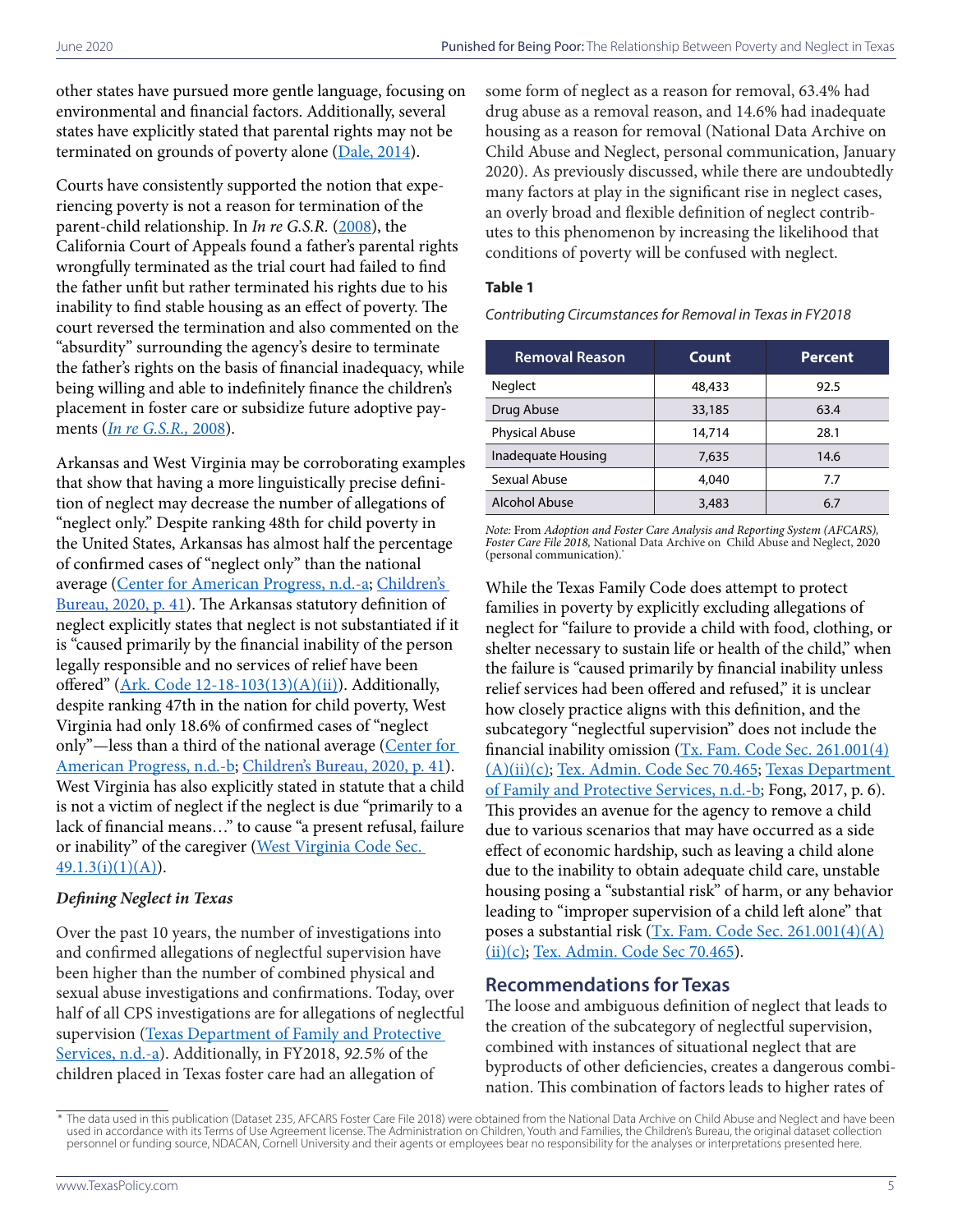contact with the system and has unintended consequences, such as adding additional barriers or inducing unhelpful intervention practices for families, producing a significantly higher proportion of confirmed neglect allegations, likely contributing to rises in the number of children entering foster care. If Texas does not act to change the way we are interacting with families in poverty, these issues will continue to plague our communities.

Texas should revise its definition of neglect to clarify that it requires an act or failure to act on the part of the parent, which evidences a blatant disregard of the consequences and results in harm to the child or creates an immediate danger to the child's physical health or safety.

Tightening the statutory definition of neglect protects the rights of families, reduces the risk of confusing poverty with neglect, allows CPS to focus on protecting the children who are at imminent and immediate risk of harm, and prevents additional unnecessary trauma through familial separation. Texas can use this statutory change as an opportunity to provide families with pathways to community-based

services to address the root cause of an issue, rather than punish them for enduring economic hardship.

#### **Conclusion**

Child welfare investigations and familial separation are both inherently traumatic events and should be avoided unless necessary to protect the child from imminent harm. Entry into foster care and prolonged familial separation can lead to a variety of long-term negative health, education, developmental, and behavioral outcomes ([Baker et al., 2007;](https://www.ncbi.nlm.nih.gov/pubmed/17722683) [youth.gov, n.d.\)](https://youth.gov/youth-briefs/foster-care-youth-brief/challenges). Additionally, any contact with the foster care system, regardless of the length of time, has been linked to negative developmental and behavioral effects and should be avoided unless absolutely necessary [\(Lawrence et](https://cca-ct.org/Study%20Impact%20of%20Foster%20Care%20on%20Child%20Dev.pdf)  [al., 2006](https://cca-ct.org/Study%20Impact%20of%20Foster%20Care%20on%20Child%20Dev.pdf)). It is crucial that poverty is not mistaken as a form of child maltreatment, but rather a disadvantage for families that is often accompanied by other barriers and stressors that are co-occurring and intergenerational. Agencies must work to provide the most appropriate and efficient intervention strategies that take a holistic approach and address the root issue, rather than punishing families for being poor.  $\mathbb{X}$ 

#### **References**

- Baker, A., Kurland, D., Curtis, P., Alexander, G., & Papa-Lentini, C. (2007). Mental health and behavioral problems of youth in the child welfare system: Residential treatment centers compared to therapeutic foster care in the Odyssey Project population. *Child Welfare, 86*(3), 97. <https://www.ncbi.nlm.nih.gov/pubmed/17722683>
- Casey Family Programs. (2013, November). Substance use disorders in families with young children: Issues and opportunities. *Casey Practice Digest* (5), 12. [https://www.in.gov/children/files/Practice\\_Digest\\_Substance\\_](https://www.in.gov/children/files/Practice_Digest_Substance_Use_11_13.pdf) [Use\\_11\\_13.pdf](https://www.in.gov/children/files/Practice_Digest_Substance_Use_11_13.pdf)
- Center for American Progress. (n.d.-a). *Arkansas: 2019*. Retrieved May 18, 2020, from [https://talkpoverty.org/](https://talkpoverty.org/state-year-report/arkansas-2019-report/) [state-year-report/arkansas-2019-report/](https://talkpoverty.org/state-year-report/arkansas-2019-report/)
- Center for American Progress. (n.d.-b). *West Virginia: 2019.* Retrieved May 18, 2020, from [https://talkpoverty.org/](https://talkpoverty.org/state-year-report/west-virginia-2019-report/) [state-year-report/west-virginia-2019-report/](https://talkpoverty.org/state-year-report/west-virginia-2019-report/)
- Children's Bureau. (2019, August 22). *The AFCARS report*. Administration on Children, Youth and Families. Retrieved May 18, 2020, from <https://www.acf.hhs.gov/sites/default/files/cb/afcarsreport26.pdf>
- Children's Bureau. (2020). *Child maltreatment 2018*. Administration on Children, Youth and Families. Retrieved May 18, 2020, from<https://www.acf.hhs.gov/sites/default/files/cb/cm2018.pdf>
- Congressional Budget Office. (2020). *Interim economic projections for 2020 and 2021.* Retrieved June 1, 2020, from <https://www.cbo.gov/publication/56368>
- Dale, M. (2014, April 10). Addressing the underlying issue of poverty in child-neglect cases. *American Bar Association*. [https://www.americanbar.org/groups/litigation/committees/childrens-rights/articles/2014/](https://www.americanbar.org/groups/litigation/committees/childrens-rights/articles/2014/addressing-underlying-issue-poverty-child-neglect-cases/) [addressing-underlying-issue-poverty-child-neglect-cases/](https://www.americanbar.org/groups/litigation/committees/childrens-rights/articles/2014/addressing-underlying-issue-poverty-child-neglect-cases/)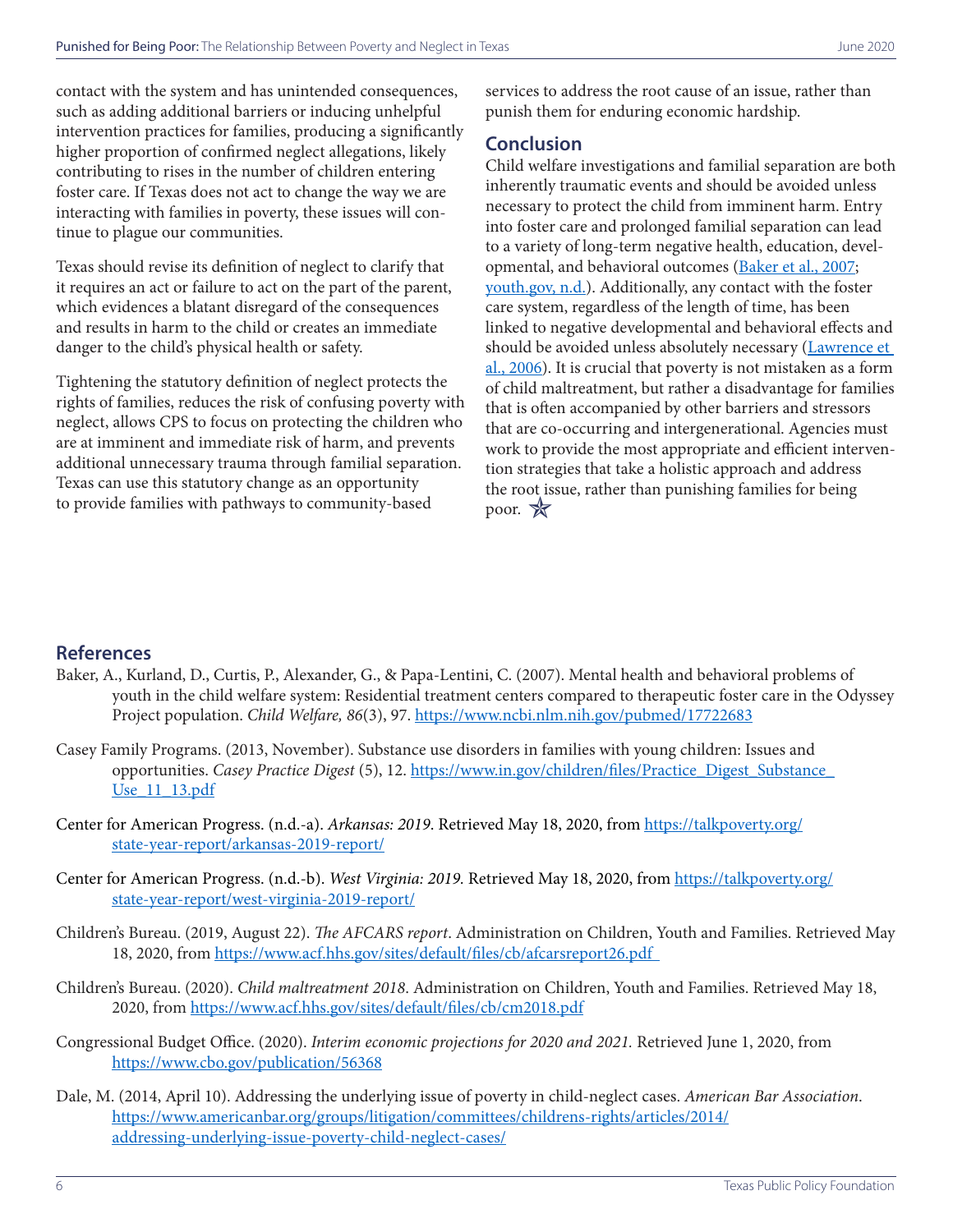- Dubowitz, H., Kim, J., Black, M., Weisbart, C., Semiatin, J., & Magder, L. (2011, February). Identifying children at high risk for a child maltreatment report. *Child Abuse & Neglect, 35*(2), 96-104. [https://www.sciencedirect.com/science/](https://www.sciencedirect.com/science/article/abs/pii/S0145213411000135) [article/abs/pii/S0145213411000135](https://www.sciencedirect.com/science/article/abs/pii/S0145213411000135)
- Fong, K. (2017). Child welfare involvement and contexts of poverty: The role of parental adversities, social networks, and social services. *Children and Youth Services Review, 72*, 5-13.
- Huntzinger, C. (2020). *A new horizon: Changing our approach to parental substance abuse*. Texas Public Policy Foundation. <https://files.texaspolicy.com/uploads/2020/03/04121631/Huntzinger-Parental-Substance-Abuse.pdf>
- *In re G.S.R*, 159 Cal.App.4th 1202, 72 Cal. Rptr. 3d 398 (Cal. Ct. App. 2008).<https://casetext.com/case/in-re-gsr>
- Lawrence, C., Carlson, E., & Egeland, B. (2006). The impact of foster care on development. *Development and Psychopathology*, *18*, 57-76.<https://cca-ct.org/Study%20Impact%20of%20Foster%20Care%20on%20Child%20Dev.pdf>
- Milner, J., & Kelly, D. (2020, January 17). *It's time to stop confusing poverty with neglect.* The Chronicle of Social Change. [https://chronicleofsocialchange.org/child-welfare-2/time-for-child-welfare-system-to-stop-confusing-poverty](https://chronicleofsocialchange.org/child-welfare-2/time-for-child-welfare-system-to-stop-confusing-poverty-with-neglect/40222)[with-neglect/40222](https://chronicleofsocialchange.org/child-welfare-2/time-for-child-welfare-system-to-stop-confusing-poverty-with-neglect/40222)
- Office of Rural Affairs. (2012, April). *Texas county designations* [Map]. Texas Department of Agriculture. Retrieved May 18, 2020, from<https://www.texasagriculture.gov/Portals/0/forms/ER/Rural-Metro%20Counties.pdf>
- Radel, L., Baldwin, M., Crouse, G., Ghertner, R., & Waters, A. (2018, March 7). *Substance use, the opioid epidemic, and the child welfare system: Key findings from a mixed methods study*. U.S. Department of Health and Human Services, Office of the Assistant Secretary for Planning and Evaluation. <https://aspe.hhs.gov/system/files/pdf/258836/SubstanceUseChildWelfareOverview.pdf>
- Slack, K., Holl, J., McDaniel, M., Yoo, J., & Bolger, K. (2004). Understanding the risks of child neglect: An exploration of poverty and parenting characteristics. *Child Maltreatment*, *9*(4), 395-408. <https://www.ncbi.nlm.nih.gov/pubmed/15538038>
- Sedlak, A., Mettenburg, J., Basena, M., Petta, I., McPherson, K., Greene, A., & Li, S. (2010). *Fourth national incidence study of child abuse and neglect (NIS—4): Report to Congress*. U.S. Department of Health and Human Services, Administration for Children and Families. [https://www.acf.hhs.gov/sites/default/files/opre/nis4\\_report\\_congress\\_](https://www.acf.hhs.gov/sites/default/files/opre/nis4_report_congress_full_pdf_jan2010.pdf) [full\\_pdf\\_jan2010.pdf](https://www.acf.hhs.gov/sites/default/files/opre/nis4_report_congress_full_pdf_jan2010.pdf)
- Texas Department of Family and Protective Services. (2019). *Operating budget for fiscal year 2020: Submitted to the governor's office of budget, planning and policy and the legislative budget board*. Retrieved June 2, 2020, from [https://www.dfps.state.tx.us/About\\_DFPS/Budget\\_and\\_Finance/Operating\\_Budgets/FY20-Operating\\_Budget.pdf](https://www.dfps.state.tx.us/About_DFPS/Budget_and_Finance/Operating_Budgets/FY20-Operating_Budget.pdf)
- Texas Department of Family and Protective Services. (n.d.-a). *CPI complete investigations: Alleged & confirmed types of abuse*. Retrieved May 18, 2020, from https://www.dfps.state.tx.us/About\_DFPS/Data\_Book/Child\_Protective [Investigations/Investigations/Types\\_of\\_Abuse.asp](https://www.dfps.state.tx.us/About_DFPS/Data_Book/Child_Protective_Investigations/Investigations/Types_of_Abuse.asp)
- Texas Department of Family and Protective Services. (n.d.-b). *Recognizing abuse or neglect: Reporting suspected abuse or neglect of a child: A guide for professionals.* Retrieved May 18, 2020, from [https://www.dfps.state.tx.us/Training/](https://www.dfps.state.tx.us/Training/Reporting/recognizing.asp) [Reporting/recognizing.asp](https://www.dfps.state.tx.us/Training/Reporting/recognizing.asp)
- United States Census Bureau. (n.d.). *Small area income and poverty estimates (SAIPE)*. Retrieved June 1, 2020, from <https://rb.gy/eow1iv>
- Vericker, T., Macomber, J., & Golden, O. (2010, August). *Infants of depressed mothers living poverty: Opportunities to identify and serve*. The Urban Institute. [https://www.urban.org/sites/default/files/publication/29086/412199-](https://www.urban.org/sites/default/files/publication/29086/412199-Infants-of-Depressed-Mothers-Living-in-Poverty-Opportunities-to-Identify-and-Serve.PDF) [Infants-of-Depressed-Mothers-Living-in-Poverty-Opportunities-to-Identify-and-Serve.PDF](https://www.urban.org/sites/default/files/publication/29086/412199-Infants-of-Depressed-Mothers-Living-in-Poverty-Opportunities-to-Identify-and-Serve.PDF)
- Youth.gov. (n.d.). *Challenges*. Retrieved May 18, 2020, from [https://youth.gov/youth-briefs/foster-care-youth-brief/](https://youth.gov/youth-briefs/foster-care-youth-brief/challenges) [challenges](https://youth.gov/youth-briefs/foster-care-youth-brief/challenges)